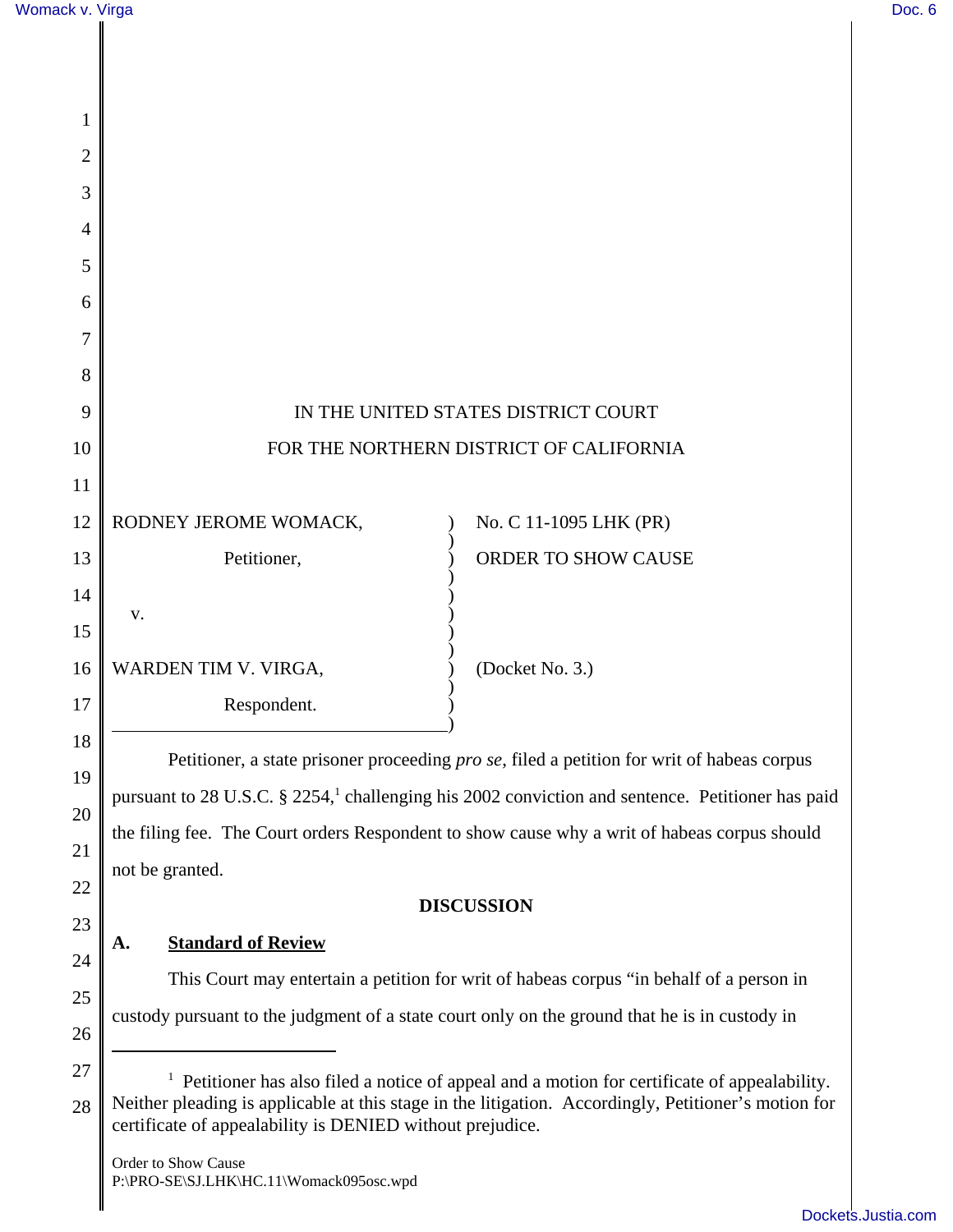1 2 violation of the Constitution or laws or treaties of the United States." 28 U.S.C. § 2254(a); *Rose v. Hodges*, 423 U.S. 19, 21 (1975).

3 4 5 A district court shall "award the writ or issue an order directing the respondent to show cause why the writ should not be granted, unless it appears from the application that the applicant or person detained is not entitled thereto." 28 U.S.C. § 2243.

6 **B. Petitioner's Claims**

7 8 9 10 11 12 13 Petitioner alleges that, on May 22, 2002, he entered into a plea agreement and pleaded no contest to failing to register as a sex offender. Petitioner claims that he only agreed to plead no contest because his public defender promised him that the Public Defender's Office would file a notice of appeal on his behalf and raise twelve specific issues After Petitioner was convicted, no one raised those issues on appeal. Liberally construed, Petitioner's claim of ineffective assistance of appellate counsel is cognizable. The Court orders Respondent to show cause why the petition should not be granted as to the above issue.

14

## **CONCLUSION**

15 16 17 1. Petitioner's motion for certificate of appealability is DENIED without prejudice.. 2. The Clerk shall serve by mail a copy of this order and the petition (docket no. 1) and all attachments thereto upon the Respondent and the Respondent's attorney, the Attorney

18 General of the State of California. The Clerk shall also serve a copy of this order on Petitioner.

19 20 21 22 23 24 3. Respondent shall file with the Court and serve on Petitioner, within **ninety days** of the date this order is filed, an answer conforming in all respects to Rule 5 of the Rules Governing Section 2254 Cases, showing cause why a writ of habeas corpus should not be granted. Respondent shall file with the answer and serve on Petitioner a copy of all portions of the underlying state criminal record that have been transcribed previously and that are relevant to a determination of the issues presented by the petition.

25 26 If Petitioner wishes to respond to the answer, he shall do so by filing a traverse with the Court and serving it on Respondent within **thirty days** of the date the answer is filed.

27 28 4. Respondent may file a motion to dismiss on procedural grounds in lieu of an answer, as set forth in the Advisory Committee Notes to Rule 4 of the Rules Governing Section

Order to Show Cause P:\PRO-SE\SJ.LHK\HC.11\Womack095osc.wpd 2